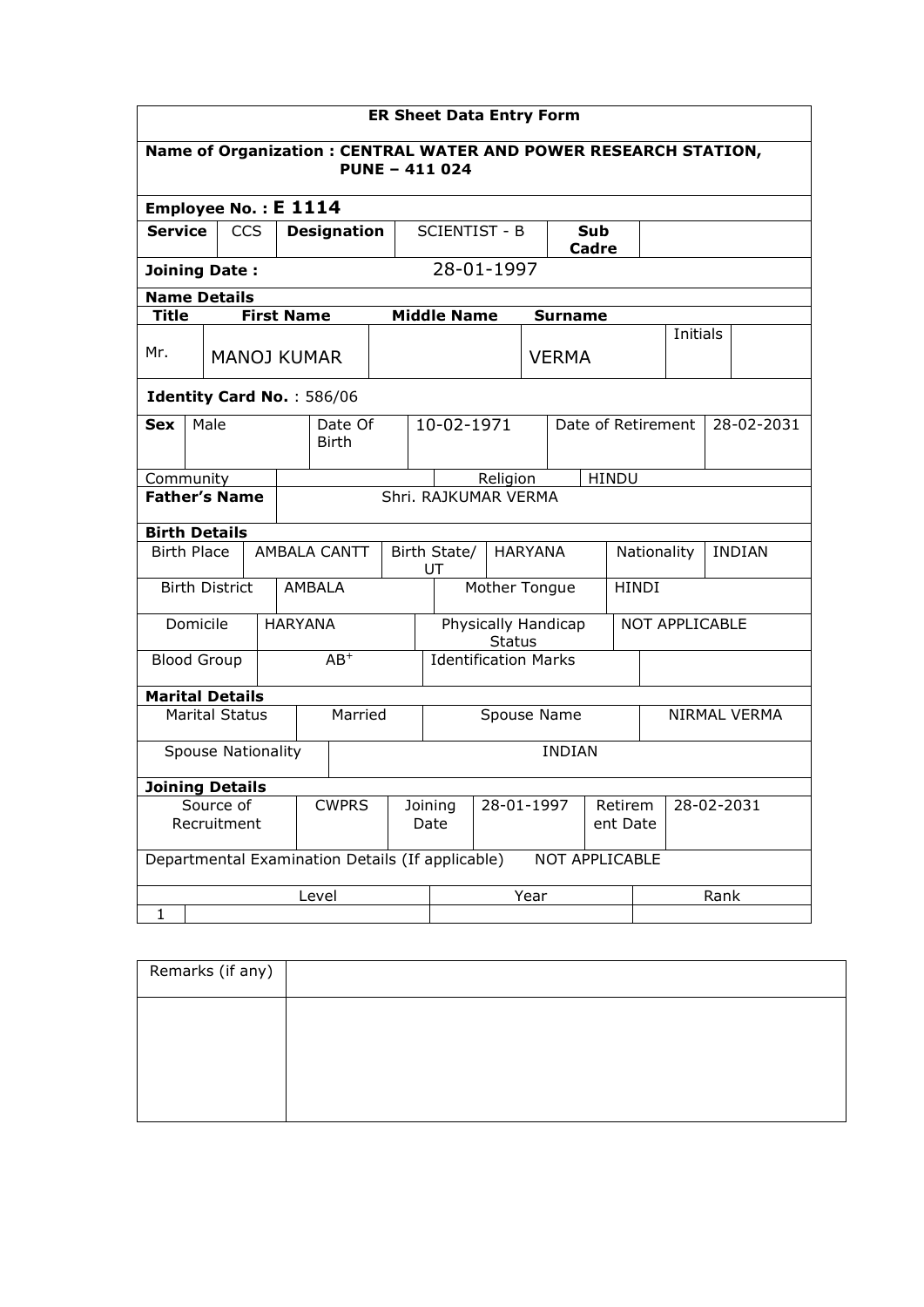| Languages known             |                  |              |              |              |
|-----------------------------|------------------|--------------|--------------|--------------|
|                             | Name of Language | <b>Read</b>  | Write        | <b>Speak</b> |
| Indian Languages 1<br>Known | <b>HINDI</b>     | $\mathbf v$  | $\checkmark$ |              |
| $\overline{2}$              | <b>ENGLISH</b>   | $\mathbf{v}$ |              |              |
| 3                           |                  |              |              |              |
| $\overline{4}$              |                  |              |              |              |
| 5                           |                  |              |              |              |
|                             |                  |              |              |              |
| Foreign Languages<br>Known  |                  |              |              |              |
| $\overline{2}$              |                  |              |              |              |
| 3                           |                  |              |              |              |

## Details of deputation (if applicable)

| Name of the Office                  | Post held at that<br>time in parent office | Name of post<br>(selected for<br>deputation | Period of deputation |      |  |  |  |  |  |  |
|-------------------------------------|--------------------------------------------|---------------------------------------------|----------------------|------|--|--|--|--|--|--|
|                                     |                                            |                                             | Since                | From |  |  |  |  |  |  |
| .--Nil----------<br>--------------- |                                            |                                             |                      |      |  |  |  |  |  |  |

## **Details of Foreign Visit**

| SI.<br>No.    | Place of Visit | Date of<br>visit                              | Post held at<br>that time | Whether it<br>is a<br>personal<br>or official<br>visit | Details of visit                                                 |
|---------------|----------------|-----------------------------------------------|---------------------------|--------------------------------------------------------|------------------------------------------------------------------|
| 1             | <b>Bhutan</b>  | $29th$ June<br>$-05^{\text{th}}$ July<br>2010 | Research<br>Officer       | official<br>visit                                      | Punatsangchhu<br>Hydroelectric<br>project site,<br><b>Bhutan</b> |
| $\mathcal{P}$ | <b>Bhutan</b>  | $26th$ June<br>$-03rd$<br>July 2015           | Scientist - B             | official<br>visit                                      | Mangdechhu<br>Hydroelectric<br>project site,<br><b>Bhutan</b>    |

## Transfer/Posting Detail (if applicable)

| Place | Period of posting             |      |  |  |  |  |  |  |
|-------|-------------------------------|------|--|--|--|--|--|--|
|       | Since                         | From |  |  |  |  |  |  |
|       | ----------------Nil---------- |      |  |  |  |  |  |  |